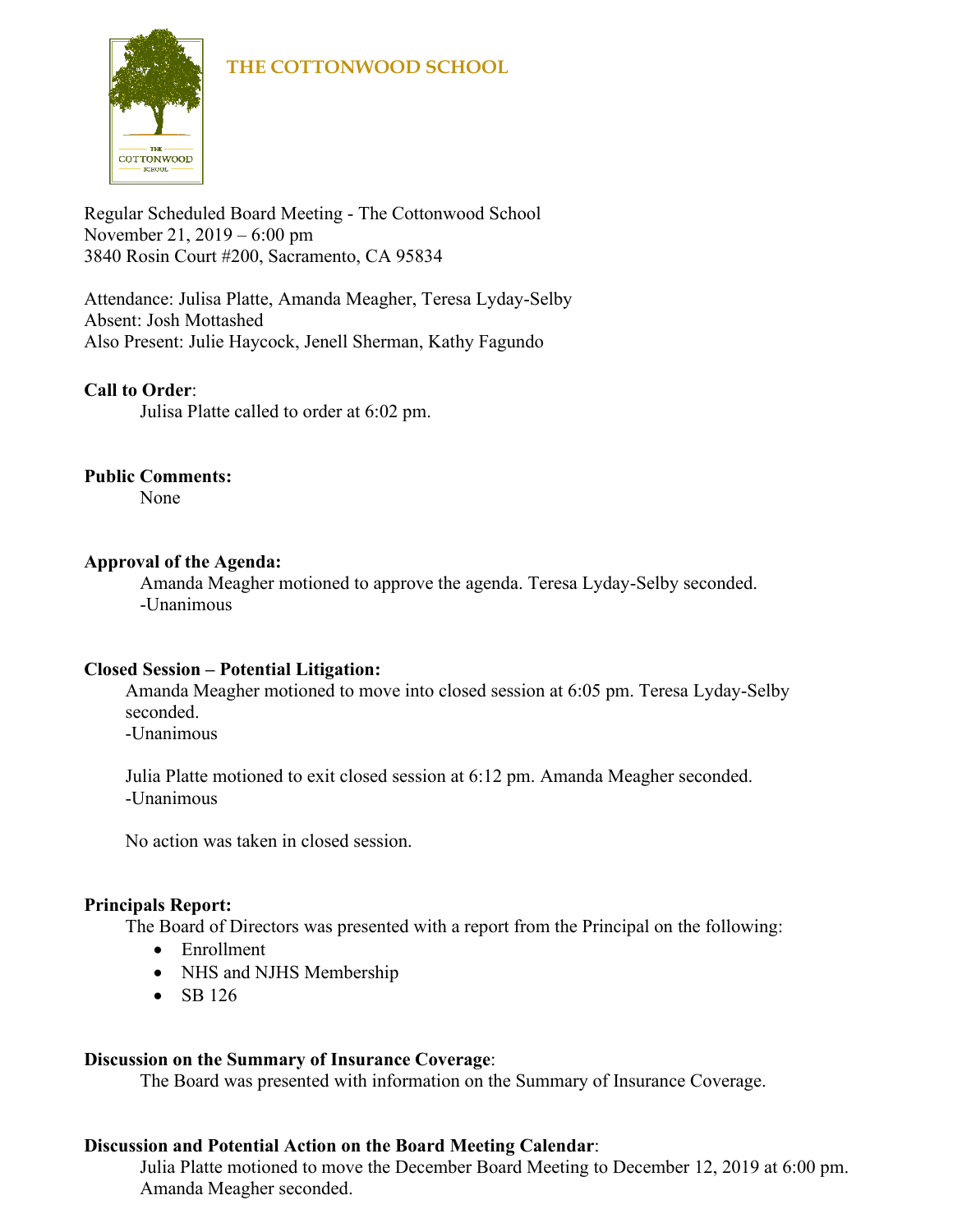-Unanimous

#### **Discussion and Potential Action on the Board Meeting Minutes:**

Amanda Meagher motioned to approve the Board Meeting Minutes from October 24, 2019. Julia Platte seconded. -Unanimous

#### **Discussion and Potential Action on the October Financials:**

Amanda Meagher motioned to approve the October Financials. Julia Platte seconded. -Unanimous

#### **Discussion and Potential Action on the First Interim Report:**

Amanda Meagher motioned to approve the First Interim Report. Teresa Lyday-Selby seconded. -Unanimous

### **Discussion and Potential Action on the Charter School Capital Resolution to Change the Amount of the Sale of Receivables:**

Teresa Lyday-Selby motioned to approve the Charter School Capital Resolution to Change the Amount of the Sale of Receivables. Amanda Meagher seconded. -Unanimous

### **Discussion and Potential Action on the Conflict of Interest Code:**

Teresa Lyday-Selby motioned to approve the Conflict of Interest Code. Amanda Meagher seconded.

-Unanimous

### **Discussion and Potential Action on the Resolution of the Board of Directors of The Cottonwoood School Joining the California Charter Schools Joint Powers Authority:**

Julia Platte motioned to approve the Resolution of the Board of Directors of The Cottonwoood School Joining the California Charter Schools Joint Powers Authority. Amanda Meagher seconded.

-Unanimous

#### **Discussion and Potential Action on the Healthy Youth Act Curriculum:**

The board was presented with information on the Healthy Youth Act Curriculum. No action taken.

#### **Discussion and Potential Action on the Non-Compliance Policy:**

Teresa Lyday-Selby motioned to approve the Non-Compliance Policy. Julia Platte seconded. -Unanimous